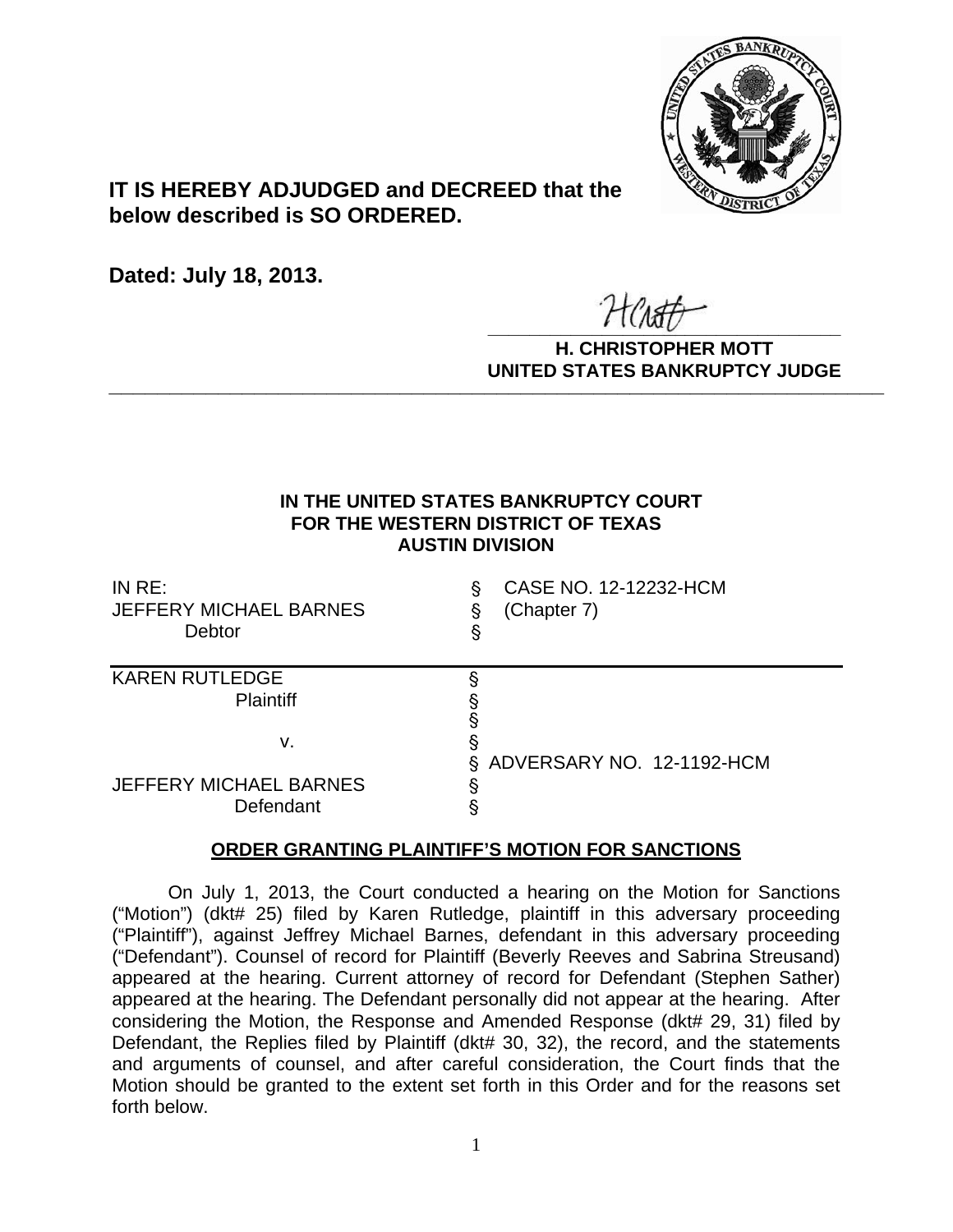This Order includes the Court's findings of fact and conclusions of law under Rules 7052 and 9014 of the Federal Rule of Bankruptcy Procedure ("Bankruptcy Rules"). <sup>1</sup> To the extent any finding of fact is construed to be a conclusion of law, they are hereby adopted as such; to the extent any conclusion of law is construed to be a finding of fact, they are hereby adopted as such.

The Court has jurisdiction over the Motion and this adversary proceeding under 28 U.S.C. §§157 and 1334, and this is a core proceeding pursuant to 28 U.S.C.  $§157(b)(2)(I).$ 

# **FINDINGS OF FACT WITH PROCEDURAL BACKGROUND**

### Bankruptcy Procedural Background

On October 1, 2012, Defendant, as debtor, filed a voluntary petition under Chapter 7 of the Bankruptcy Code with this Court, bankruptcy case no. 12-12232.

On December 27, 2012, Plaintiff initiated this adversary proceeding no. 12-1192 against the Defendant by filing her Complaint (dkt# 1). In general, through such Complaint and in this adversary proceeding, Plaintiff seeks to except her debt from the Defendant's bankruptcy discharge under 11 U.S.C.§523(a)(2), §523(a)(4) and/or §523(a)(6). On January 28, 2013, Defendant filed an Answer to the Complaint (dkt# 2) through his then attorney of record-Michael Baumer. No challenge to the legal sufficiency of Plaintiff's Complaint was made in such Answer filed by Defendant. On January 29, 2013, the Court entered a Scheduling Order in this adversary proceeding, setting certain deadlines (dkt# 5).

On April 12, 2013, Defendant's original attorney of record in this adversary proceeding (Michael Baumer) filed a Motion to withdraw as counsel for Defendant, citing that such counsel and Defendant have been unable to agree on how to proceed with this adversary proceeding and there were communication problems between such counsel and Defendant (dkt# 7). After hearing on notice to Defendant, the Court granted the Motion to withdraw by Order entered on May 1, 2013 (dkt# 12). At the same time, the Court conducted a hearing on and granted an extension of the deadlines set forth in the Scheduling Order and entered an Amended Scheduling Order (dkt# 11). On May 1, 2013, and after the hearing concluded, the Court received a letter from Defendant which was docketed by the Clerk (dkt# 13).

<sup>1</sup> The Court requested Plaintiff's counsel to submit proposed findings of fact and conclusions of law with respect to the Motion, prior to the Court issuing a ruling on the Motion. The Court has specifically and individually considered each proposed finding of fact and conclusion of law, and the findings and conclusions set forth in this Order are those reached independently by the Court after careful consideration of the evidence, record and applicable law and considering the informal objections made to such proposed findings and conclusions by Defendant's counsel. The Court has not considered the unfiled Declaration of Plaintiff's counsel submitted after the hearing on the Motion.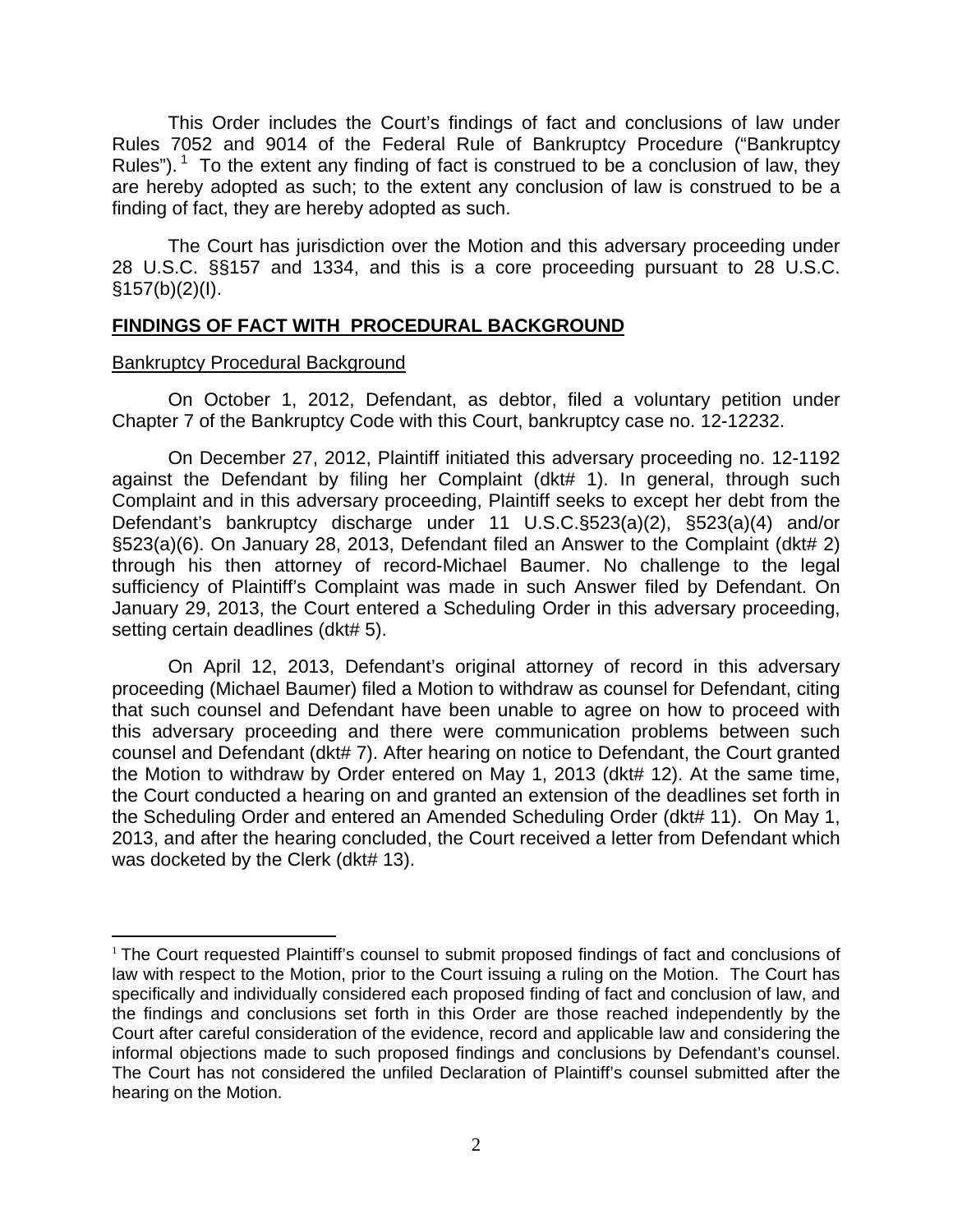On May 24, 2013, Plaintiff filed a Motion to Compel the deposition of Defendant, as well as a seeking to compel Defendant to respond to discovery requests (dkt# 21). In such Motion to Compel, Plaintiff stated that Defendant had failed and refused to appear for deposition on two occasions in this adversary proceeding, and had previously refused to appear for deposition on three occasions in a state court suit between Plaintiff and Defendant. Such Motion to Compel was served upon Defendant's new attorney of record in this adversary proceeding (Stephen Sather) (dkt# 23).

On May 28, 2013, the Court entered an Order on Plaintiff's Motion to Compel deposition of Defendant, which was agreed to by Defendant's new attorney of record and Plaintiff's counsel of record (dkt# 22)("Order Compelling Deposition"). The Order Compelling Deposition ordered Defendant to appear for deposition to be taken by Plaintiff on May 31, 2013 at the offices of Defendant's counsel. The Order Compelling Deposition further provided that if Defendant (Jeffrey Barnes) "shall fail to appear for his deposition, the Court shall award sanctions to be determined by further order unless Barnes shall establish 'extraordinary circumstances' that precluded his appearance" (dkt# 22, p.2).

Defendant failed to appear for his deposition on May 31, 2013 as required by this Court's Order Compelling Deposition. As set forth more fully below, the Court finds that Defendant failed to demonstrate any 'extraordinary circumstances' that prevented or precluded his appearance at the May 31, 2013 Court-ordered deposition.

On June 3, 2013, Plaintiff filed the instant Motion for Sanctions with supporting exhibits and declarations (herein "Motion")(dkt# 25). In general, through such Motion, Plaintiff seeks sanctions against Defendant in the form of striking of Defendant's answer, granting a default judgment against Defendant, and an award of attorneys fees and expenses. Such relief is sought by Plaintiff under Rule 37 of the Federal Rules of Civil Procedure ("FRCP").

Given the seriousness of the Motion and the relief sought by Plaintiff, the Court entered a specific Order requiring that any response by Defendant to the Motion be filed by June 25, 2013 and setting a hearing on the Motion for July 1, 2013 (dkt# 26). Defendant filed a timely Response to the Motion on June 25, 2013, which admitted and denied certain of the allegations in the Motion ("Response")(dkt# 29). Defendant then filed an untimely Amended Response to the Motion on June 28, 2013, which for the first time asserted that Plaintiff's Complaint failed to state a cause of action ("Amended Response") (dkt# 31). On June 27, 2013, Plaintiff filed a Reply to the Response (dkt# 30), and on July 1, 2013, Plaintiff filed a Reply to the Amended Response (dkt# 32).

#### Defendant's Repeated Failure and Refusal to Appear for Deposition in State Court

Plaintiff has attempted, on numerous occasions, to take the deposition of Defendant for almost two years without success. These unsuccessful attempts at taking Defendant's deposition first started in state court, and then following Defendant's bankruptcy filing, have continued in the adversary proceeding in this Court.

On June 22, 2011, Plaintiff initiated a state court suit ("State Court Suit") against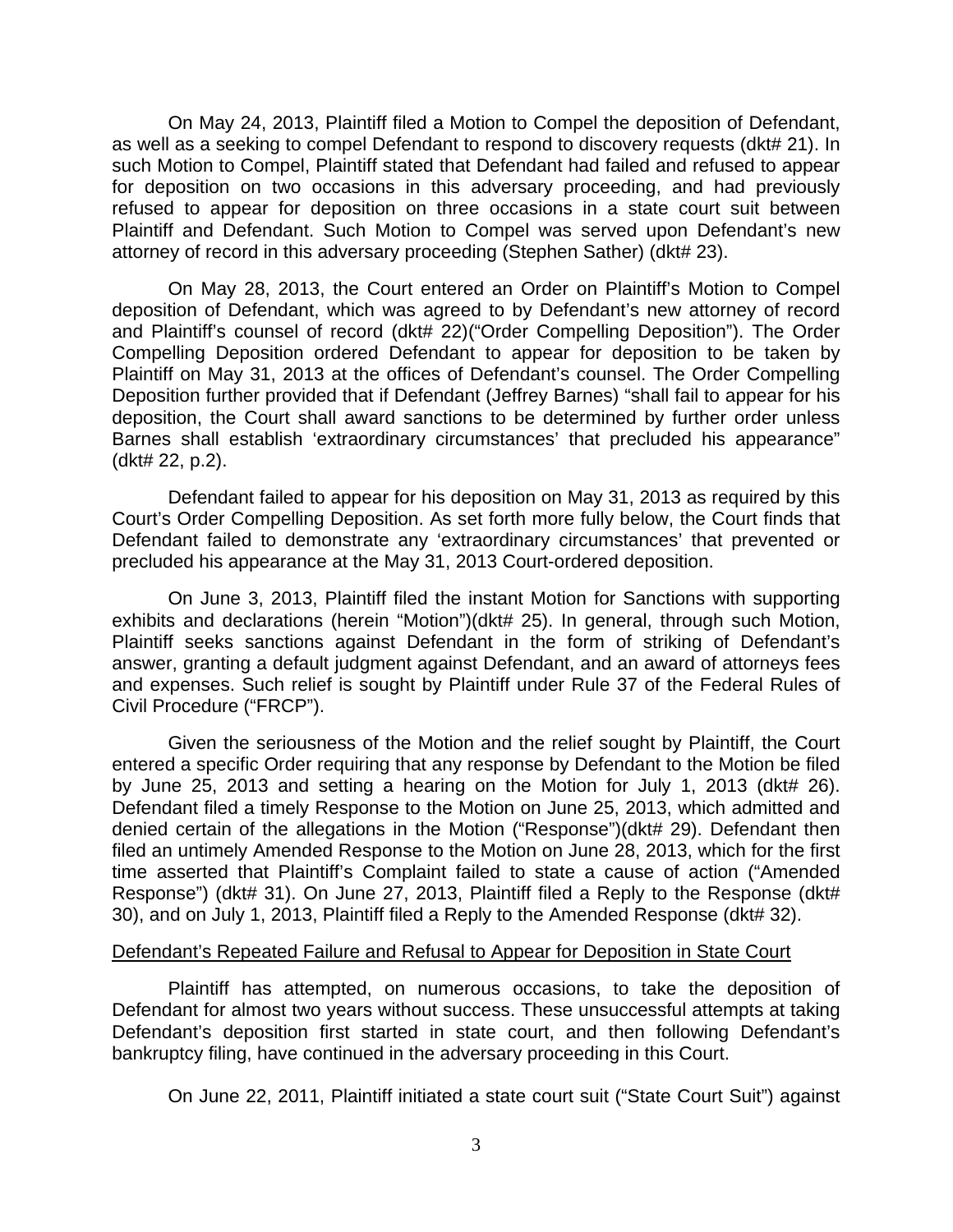Defendant and his mother (Susann Pennington) to collect a debt in 126th Judicial District, Travis County, Texas ("State Court"), cause no. D-1-GN-11-001861 (dkt# 25, Ex. 8). After Defendant filed his Chapter 7 bankruptcy petition, Plaintiff filed this adversary proceeding objecting to the discharge of Plaintiff's debt. In the State Court Suit and now in this adversary proceeding, Plaintiff seeks to recover \$450,318 in damages she allegedly sustained when she conducted business with Defendant, Ms. Pennington and their interior design companies.

In August 2011, Plaintiff first requested available dates for the deposition of Defendant in the State Court Suit from Defendant's first attorney--Mr. Michael Klein (dkt# 25, Ex. 9-A). Plaintiff did not receive deposition dates from Defendant's attorney. On October 26, 2011, Defendant's attorney advised that he was withdrawing from representation of Defendant and that a second new attorney—Mr. Randy Howry--would be substituting in as attorney for Defendant (dkt# 25, Ex. 9-B). Then on four more occasions—February 6, 2012, February 22, 2012, March 6, 2012, and March 12, 2012—Plaintiff's counsel requested deposition dates from Defendant's second attorney and raised concerns regarding Defendant's deficient discovery responses in the State Court Suit (dkt# 25, Ex. 9-C). Receiving no response, on March 26, 2012, Plaintiff's counsel then issued a notice for Defendant's deposition for April 26, 2012, and advised that Plaintiff would work with Defendant on scheduling the deposition (dkt# 25, Ex. 9-D).

On March 28, 2012, Defendant's second attorney requested that the deposition of Defendant be rescheduled, which Plaintiff agreed to and suggested May 15-16, 2012 for Defendant's deposition and that of Ms. Pennington (dkt# 25, Ex. 9-D). On April 2, 2012, Plaintiff's counsel again requested dates for Defendant's deposition (dkt# 25, Ex. 9-E). On April 12, 2012, Defendant's second attorney agreed that Defendant and Ms. Pennington would appear for deposition (six weeks later) on May 22-23, 2012 (dkt# 25, Ex. 9-D). On May 18, 2012, the Friday before the scheduled deposition of Defendant and Ms. Pennington, Plaintiff's counsel received an email from Defendant's second attorney stating that due to health issues involving family members, Defendant and Ms. Pennington needed to cancel the depositions currently scheduled for May 22-23, 2012 (dkt# 25, Ex. 9-F). Plaintiff objected and Defendant and Ms. Pennington then agreed to appear for the scheduled depositions on May 22-23, 2012.

About one hour before Defendant's May 23, 2012 scheduled deposition, Plaintiff's counsel received an email from Defendant's second attorney stating that he had "just received a phone call from my client. Mr. Barnes (Defendant) is ill this morning and will be unable to attend his deposition" (dkt# 25, Ex. 9-G). Plaintiff's counsel then requested new dates for Defendant's deposition (dkt# 25, Ex. 9-H).

It was then agreed that Defendant would appear for deposition on June 20, 2012, and Plaintiff's counsel served a Second Amended Notice of Deposition to Defendant for such date (dkt# 25, Ex. 9-I). In email correspondence on June 19, 2012 (the day before Defendant's rescheduled deposition), Defendant's second attorney advised Plaintiff that Defendant would not attend his rescheduled deposition, stating "[a]lthough I do not have the document in hand, I am told that I will shortly have a letter from a doctor that will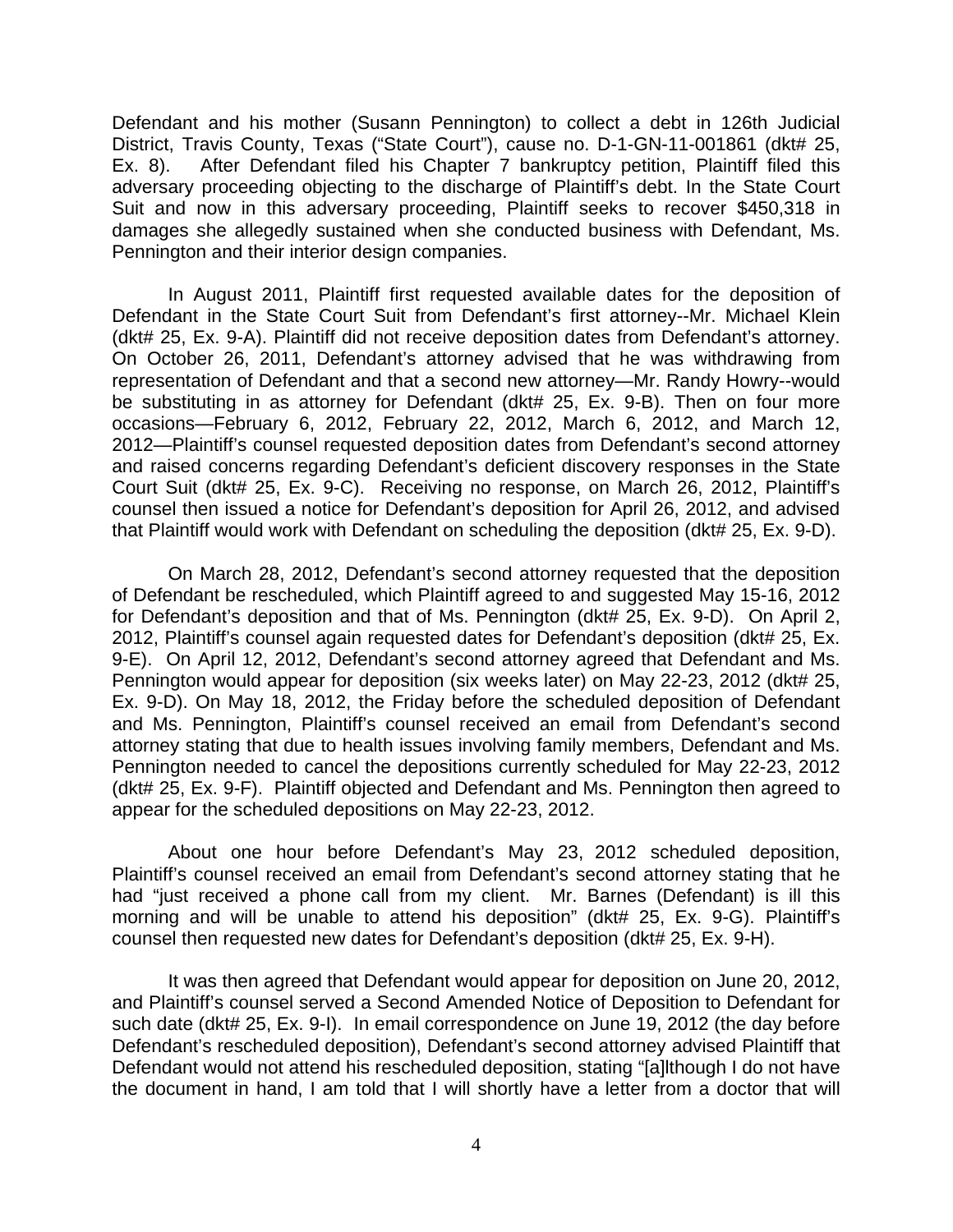reflect that Jeff (Defendant) is not medically able to attend his depo tomorrow…this is the best I can do at this point" (dkt# 25, Ex. 9-J). That same afternoon, Defendant's attorney advised that "pursuant to doctor's orders, Mr. Barnes will be unable to participate in a deposition tomorrow. I will let you know when or if he is released to do so in the future" (dkt# 25, Ex. 9-J). Plaintiff's counsel contacted Defendant's second attorney to again request a rescheduled deposition date for Defendant and to seek clarification regarding Defendant's alleged medical condition. On June 25, 2012, after Defendant's second attorney failed to respond, Plaintiff's counsel requested another date for Defendant's rescheduled deposition and requested information as to the nature of Defendant's alleged illness to determine when and whether Defendant's deposition could occur (dkt# 25, Ex. 9- K).

Thereafter, Defendant then produced a letter from a Dr. Lisa Ehrlich— Defendant's first doctor--stating "Based on his office visit on 6/19/2012, Mr. Barnes is advised not to undergo deposition until his blood pressure is controlled. His follow up appointment is scheduled for 7/26/2012" (dkt# 25, Ex. 7). On June 28, 2012, Plaintiff's counsel served a Third Amended Notice of Deposition to Defendant (dkt# 25, Ex. 9-L). On July 9, 2012, Plaintiff's counsel emailed Defendant's lawyer reiterating the prior request for an explanation as to Defendant's alleged medical condition, stating "Please note that I noticed that deposition because I have called several times and sent you guys a letter requesting dates and no one ever called me back or responded to the letter" (dkt# 25, Ex. 9-M).

On July 27, 2012, Plaintiff filed a Motion to Compel Deposition of Defendant with the State Court (dkt# 25, Ex. 9). After hearing on Plaintiff's Motion to Compel, the State Court did not accept Defendant's medical excuse, and ordered Defendant to (1) appear for his deposition during the week of August 20-24, 2012; and (2) pay Plaintiff's attorney fees in the amount of \$5,160 "no later than August 20, 2012 at 5 p.m.!" (emphasis in original). The Order also stated that if Defendant failed to appear for his deposition "the Court will strike the answers of Jeffrey Barnes, Room 635, LLC, Room 135, LLC and Design Atelier 1105, Inc." (dkt# 25, Ex. 10). The parties then agreed that Defendant would appear for his deposition on August 21, 2012. In violation of and in disregard for the State Court's order, Defendant neither appeared for his deposition in August 2012 nor paid the attorney fees ordered by the State Court, which led to Plaintiff filing yet another Motion to attempt to obtain the deposition of Defendant (dkt# 25, Ex. 11). At that point, Plaintiff had been trying to depose Defendant –unsuccessfully--for an entire year.

On September 18, 2012, Plaintiff filed a Motion to Enforce the Court's Order and For a Finding of Civil Contempt ("Motion to Enforce") with the State Court, requesting that the State Court strike the Answer of Defendant (dkt# 25, Ex. 11). After hearing on September 25, 2012 on Plaintiff's Motion to Enforce, the State Court ordered that the answer of Defendant be stricken and also awarded attorney fees in the amount of \$1,000. The State Court also ordered Defendant to appear in court for contempt proceedings to be conducted on October 10, 2012 (dkt# 25, Ex. 12).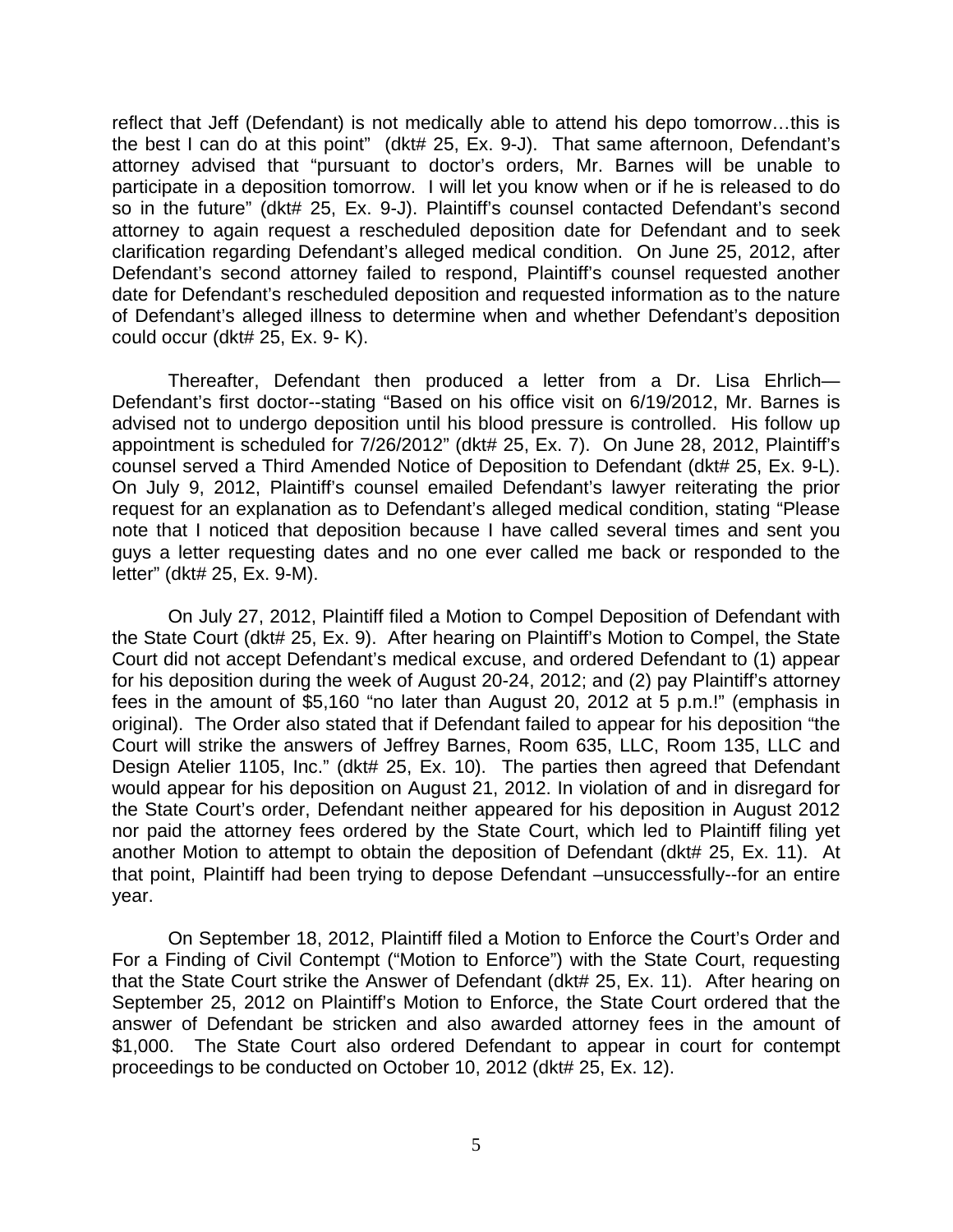Then, Defendant sought refuge in the bankruptcy court (this Court). On October 2, 2012, eight days before the contempt hearing in State Court for Defendant's repeated failure to appear for deposition, Defendant filed his Chapter 7 bankruptcy petition in this Court. Defendant has never appeared for his deposition and has not paid any of the court-ordered attorney fees in the State Court Suit. *See* Transcript from July 1, 2013 Motion for Sanctions Hearing, dkt# 34, 9:10-14 ("Sanctions Transcript").

#### Defendant's Repeated Failure and Refusal to Appear for Deposition in this Court

Once Defendant filed bankruptcy in this Court, Defendant continued his pattern of delay and refusal to appear for deposition and cooperate in discovery, now in the context of this adversary proceeding. Plaintiff filed this adversary proceeding against Defendant on December 27, 2012 (dkt# 1), and thereafter noticed Defendant's deposition for March 14, 2013 (dkt# 21). On February 7, 2013, Plaintiff served Defendant with written discovery–Interrogatories and Requests for Production. Defendant never served objections nor responded to Plaintiff's discovery requests. *See* dkt# 25, p. 5; dkt# 21, p. 5; dkt# 34, Sanctions Transcript 10:4-13. Defendant failed to appear for his March 14, 2013 deposition, despite agreeing to the date. *See* Sanctions Transcript, 11:2-5, dkt# 34.

On April 12, 2013, Defendant's attorney Mr. Michael Baumer—Defendant's third attorney in the dispute with Plaintiff--filed a Motion to Withdraw as attorney for Defendant in this adversary proceeding (dkt# 7). Defendant's third attorney advised this Court that he and Defendant "are unable to agree on how to proceed in this case" and that "communication problems have persisted since the filing of the adversary" (dkt# 7). This Court scheduled a hearing and granted such Motion permitting Mr. Baumer to withdraw as attorney for Defendant (dkt# 12). This Court required Mr. Baumer to send a copy of this Order to Defendant by regular mail and by email. This Court's Order stated that adversary proceedings in federal court are difficult, complicated proceedings with discovery procedures and rules and numerous deadlines that must be timely complied with by all parties, whether they are pro se or represented by counsel, and specifically advised Defendant that "[f]ailure of Defendant to timely comply with and abide by discovery rules and procedures, and other rules, deadlines, and the Amended Scheduling Order, may have serious adverse consequences to Defendant" (dkt# 12, pp.1-2).

By letter received May 1, 2013, Defendant personally notified this Court that he was seeking another attorney and that once he had obtained another attorney (which would be his fourth), he would be able to complete discovery, explore settlement options, and be prepared for trial in November 2013 (dkt# 13). Notably, in this letter written by Defendant's own hand, he did not (1) reference any medical or mental issues whatsoever or (2) inform the Court that he was intimidated by counsel for Plaintiff-all arguments Defendant (through and by using his fourth attorney Mr. Sather) later asserted as justification for his failure to appear for his Court-ordered deposition.

On May 7, 2013, Defendant was again noticed for deposition to be conducted on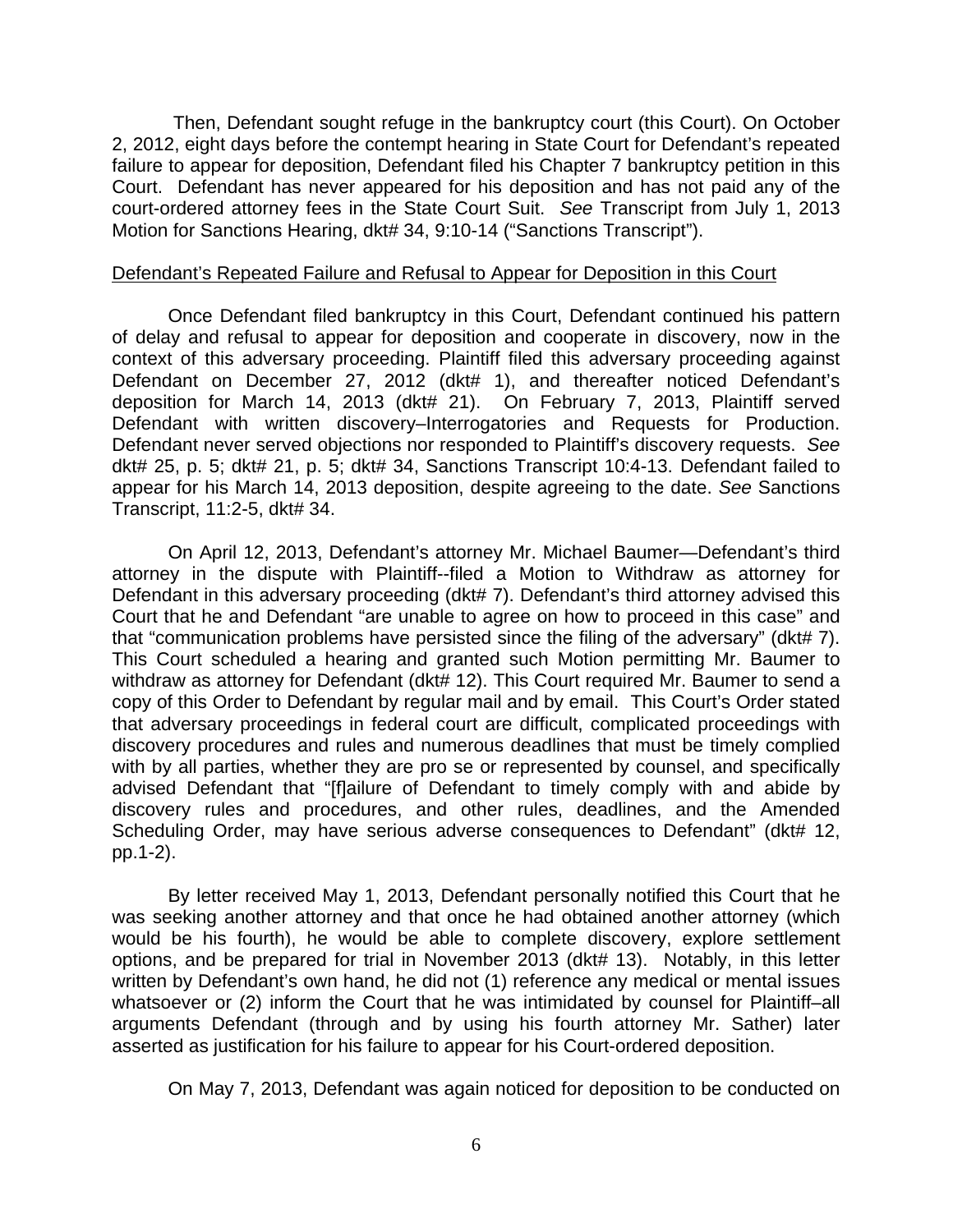May 16, 2013 (dkt# 21, p. 2). Defendant did not appear for a May 16, 2013 deposition. Defendant hired his fourth attorney—Mr. Stephen Sather—who made an appearance in this adversary proceeding for Defendant (dkt# 23).

On May 24, 2013, Plaintiff filed a Motion to Compel Deposition of Jeffery Barnes, Motion to Compel Responses to Discovery and for Attorney Fees with this Court (dkt# 21). On May 28, 2013, the Court entered an Order on Plaintiff's Motion to Compel deposition of Defendant, which was agreed to by Defendant's fourth attorney and Plaintiff's counsel of record (dkt# 22)(herein "Order Compelling Deposition"). The Order Compelling Deposition ordered Defendant to appear for deposition to be taken by Plaintiff on May 31, 2013 at the offices of Defendant's counsel. The Order Compelling Deposition further provided that if Defendant (Jeffrey Barnes) "shall fail to appear for his deposition, the Court shall award sanctions to be determined by further order unless Barnes shall establish 'extraordinary circumstances' that precluded his appearance" (dkt# 22, p.2).

On May 27, 2013, Plaintiff's counsel requested Defendant's fourth attorney (Mr. Sather) to confirm Defendant's appearance at his deposition set by Court order for May 31, 2013. *See* Sanctions Transcript 22:16-23, dkt# 34; dkt# 25, Ex. 13-C. On Wednesday, May 29, 2013, Plaintiff's counsel again requested that Defendant confirm his attendance at the deposition and Defendant did so (dkt# 25, Ex. 3; Sanctions Transcript 22: 11-15, dkt# 34). Late in the afternoon the next day, in response to his lawyer's question "Are you showing up tomorrow or should I cancel. The Court Reporter?" [sic], Defendant stated "My doctor is forward [sic] me a statement via email regarding my blood pressure and anxiety issues. I will forward once I receive it." Defendant's fourth attorney Mr. Sather was then notified, not by Defendant, but by Ms. Pennington—that Defendant would not appear for the May 31, 2013 Court-ordered deposition (dkt# 25, Ex. 4; Sanctions Transcript, 20:24, 21:1-3, dkt# 34).

Defendant then forwarded a letter dated May 30, 2013, purportedly signed by a new doctor—a Dr. Shannon Schrader, Defendant's second doctor—advising that "due to his most recent blood pressure recordings" that Defendant should "not be subjected to any high stress situations such as court proceedings or depositions" (dkt# 25, Ex. 5). In truth, however, Defendant was not examined by anyone in Dr. Schrader's office on May 30, 2013 (dkt# 25, Ex. 6). In fact, Dr. Schrader was on vacation and was in an airplane when his nurses constructed the letter for Defendant. In fact, Dr. Schrader had not signed the May 30, 2013 letter, was not aware of its existence, and Dr. Schrader retracted the letter the following morning, May 31, 2013 (dkt# 25, Ex. 6).

In correspondence to Defendant's attorney, Dr. Schrader provided the circumstances surrounding the preparation of this May 30, 2013 letter, stating:

> "Mr. Barnes called the office to speak with one of the nurses requesting a letter and asked that it be addressed "To whom it may concern". *He also stated that he had a problem and needed the letter for a deposition that he had scheduled for the following day*. He asked that his diagnosis' of high blood pressure and anxiety be included in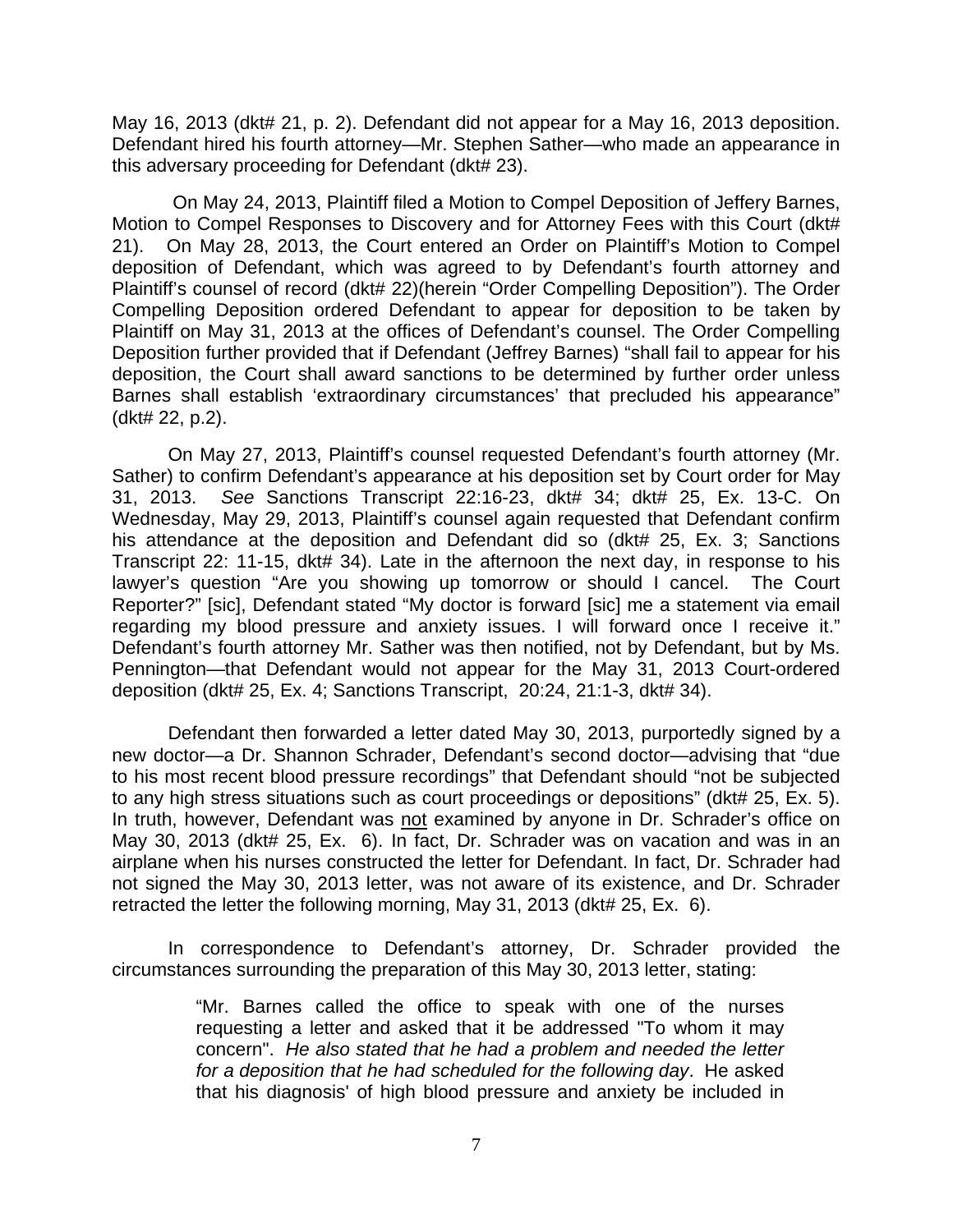the letter. He then stated he would be taking a Clonazepam for his anxiety. The request was turned over to another nurse who in turn wrote the letter. She then called the patient for clarification and Mr. Barnes stated he needed the letter *"to get on the same page with the opposition". Mr. Barnes' mother subsequently called and requested that the letter say "it is recommended he not be in stressful situations".* As per my nurse, the mother stated this request was from the attorney." *(emphasis added)* (dkt# 25, Ex. 6)

Dr. Schrader also retracted the May 30, 2013 letter on May 31, 2013, stating:

"I am retracting the letter, as written by my office in their attempt to accommodate the patient, on the grounds that *I would not state that his medical issues would preclude him from being deposed or appearing in court.*" *(emphasis added)*(dkt# 25, Ex. 6)

It is apparent that Defendant and his mother (Ms. Pennington) cajoled Dr. Schrader's staff to write and sign this letter on Dr. Schrader's behalf without Dr. Schrader's knowledge—all in an effort for Defendant to get out of the deposition set and ordered by this Court to be conducted on May 31, 2013—a deposition date that Defendant had agreed to just days before (dkt# 22). Dr. Schrader stated in his email that there was a lapse in judgment on the part of his nurse and their actions in preparing this May 30, 2013 letter were grounds for termination. Dr. Schrader further stated that Defendant came to his office on March 13, 2013 and May 16, 2013 (dkt# 25, Ex. 6). Notably, it cannot be a coincidence that the two previous depositions of Defendant set in this adversary proceeding were for March 14, 2013 and May 16, 2013**.** 

Defendant did not appear for his deposition on May 31, 2013 as required by this Court's Order Compelling Deposition. Defendant knew that he had been ordered by this Court to appear for deposition on May 31, 2013. *See* Sanctions Transcript, 21:19-22 (dkt# 34).

#### Plaintiff's Motion for Sanctions

On June 3, 2013, Plaintiff filed the instant Motion for Sanctions (herein "Motion") with this Court, citing Defendant's numerous discovery abuses (dkt# 25). In that Motion, Plaintiff requested that this Court grant the Motion, strike Defendant's answer and enter a default judgment on Plaintiff's behalf. Plaintiff also requested that this Court order Defendant to pay attorneys fees and expenses in the amount of \$19,690. On June 4, 2013, the Court entered an Order setting deadlines regarding the Motion, which required that "any Response to the Motion must be filed by Defendant and served by June 25, 2013." (emphasis in original) (dkt# 26).

On June 25, 2013, Defendant (through his fourth attorney Mr. Sather) timely filed his Response to Plaintiff's Motion (dkt# 29). In that Response, Defendant's attorney alleged, for the first time in this Court, that he "suffers from legitimate medical conditions which have hindered his ability to appear for a deposition at this time" and that he was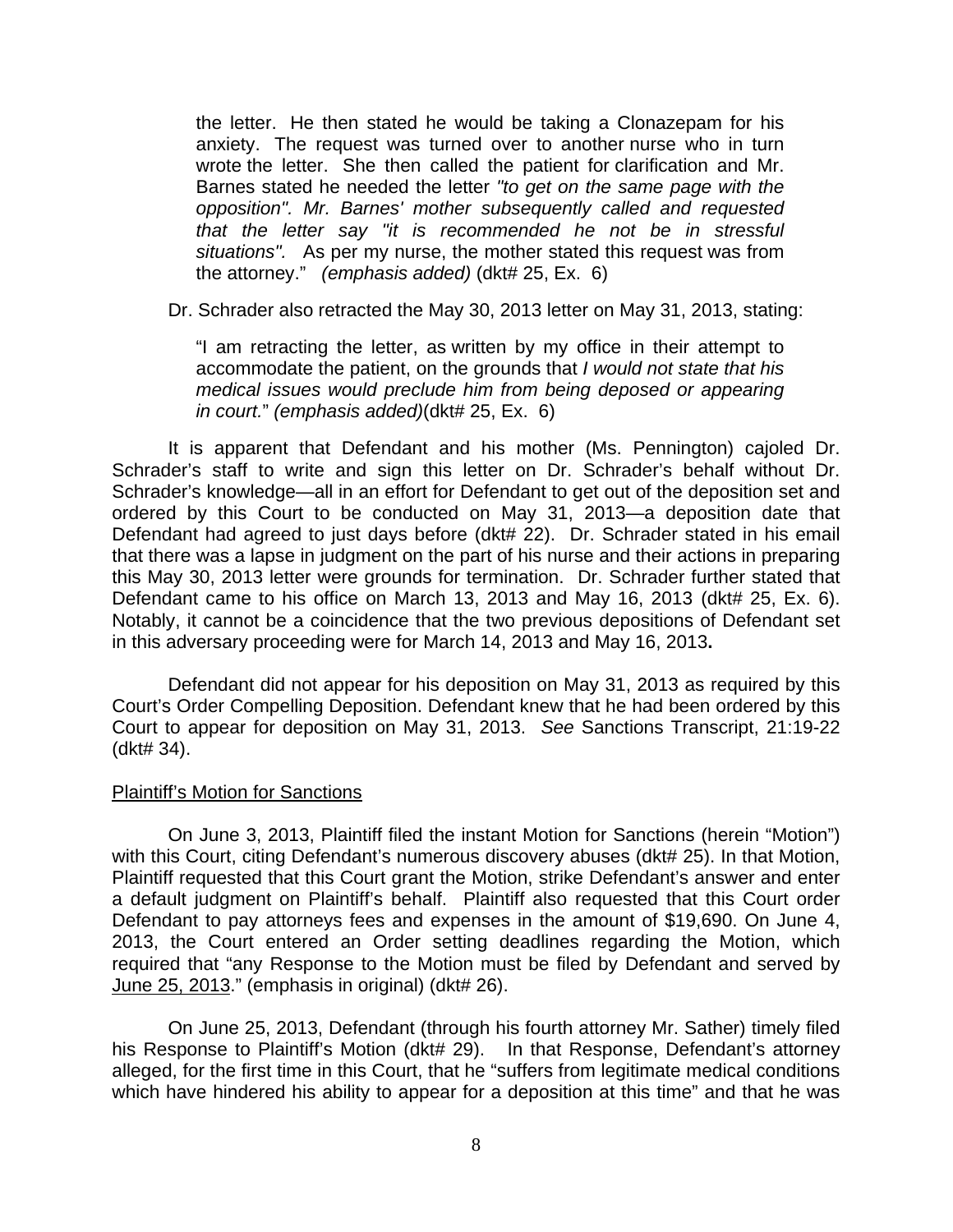"severely intimidated by Plaintiff's counsel." (dkt# 29, p.2). But the Response is not verified or supported by affidavit from Defendant. Defendant did not personally appear at the hearing on the Motion to support these allegations. Notably, Defendant did not make those allegations when corresponding directly with this Court by letter written by Defendant's own hand that was received and docketed on May 1, 2013 (dkt# 13). Likewise, neither Defendant (nor his attorney) made those type of allegations or suggestions when Defendant agreed to appear for his deposition on May 31, 2013 as set forth in this Court's Order. *See* Order Compelling Deposition (dkt# 22).

Attached to Defendant's Response is a note from Dr. Priscilla Ray—yet another (third) doctor, which is dated June 18, 2013 (dkt# 29, Ex. A). Dr. Ray states that she had evaluated Defendant on June 7, 2013. This is after Defendant failed to appear for his Court-ordered May 31, 2013 deposition; after Dr. Schrader (the second doctor) retracted his May 30, 2013 letter on the grounds that Dr. Schrader "would not state that his (Defendant's) medical issues would preclude him from being deposed or appearing in court" (dkt# 25, Ex. 6); and after Plaintiff had filed the Motion for Sanctions. Nowhere in Dr. Ray's note does she say that Defendant has been or would be unable to be deposed (dkt# 29, Ex. A). The Court does not believe that Defendant is legitimately intimidated by Plaintiff's counsel, and like Dr. Schrader, the Court does not believe that any medical issues would prevent Defendant from giving his deposition or appearing in court.

The Court conducted a hearing on the Motion on July 1, 2013. *See* Sanctions Transcript (dkt# 34). Mr. Sather, Defendant's fourth attorney, appeared at the hearing for Defendant, and was candid and forthright with the Court. Although aware of the hearing and requested by his attorney to appear in person at the hearing, Defendant chose not to appear in person at the hearing. *See* Sanctions Transcript 3:17-23 (dkt# 34).

This Court finds that Defendant failed to demonstrate any "extraordinary circumstances" that prevented or precluded his appearance at the May 31, 2013 Courtordered deposition under the Order Compelling Deposition. And at the hearing on the Motion, Defendant's existing attorney (Mr. Sather) candidly and effectively agreed that no extraordinary circumstances existed, and that the real question was the appropriate sanction. *See* Sanctions Transcript, 11:2-25; 12:1-11 (dkt# 34).

Plaintiff has incurred reasonable and necessary attorney fees and expenses in the amount of \$19,690 due to Defendant's discovery abuses (dkt# 25, Ex. 13).

### **CONCLUSIONS OF LAW**

Rule 37 of the Federal Rules of Civil Procedure (herein "FRCP") governs sanctions for discovery abuses. FRCP 37 applies in an adversary proceeding, such as this one pending between Plaintiff and Defendant, under Bankruptcy Rule 7037.

 FRCP 37(b)(2) authorizes a court to strike pleadings and render a default judgment against a party as a sanction for failure to comply with a discovery order. See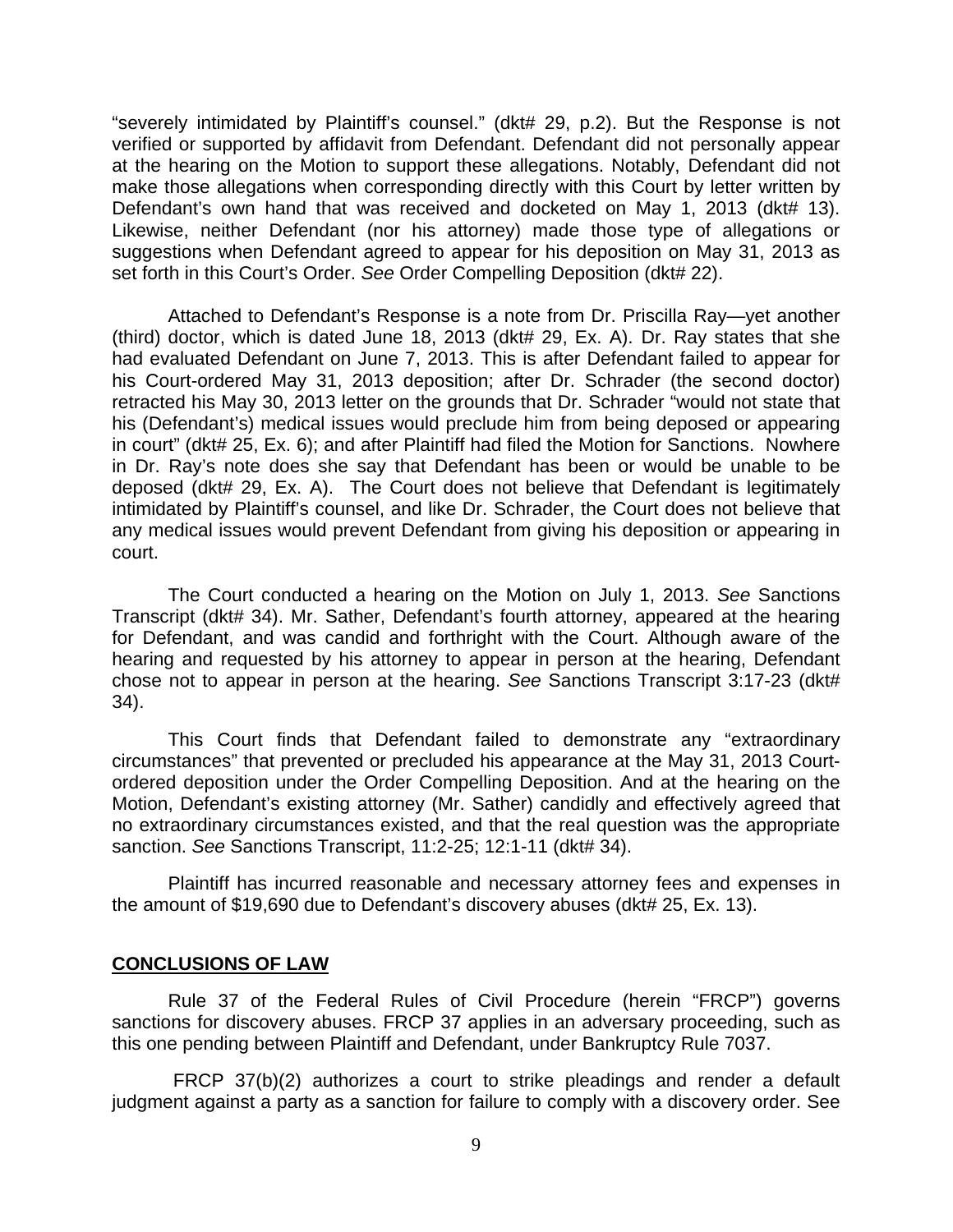FRCP 37(b)(2)(A)(iii), (iv) ("[i]f a party ... fails to obey an order to provide or permit discovery…the court where the action is pending may issue further just orders. They may include the following…striking pleadings in whole or in part...or rendering a default judgment against the disobedient party"). FRCP 37(b)(2)(C) also authorizes the court to order payment of expenses and reasonable attorney fees resulting from the failure of a disobedient party.

FRCP 37(d) also authorizes sanctions if a party fails to appear for his own deposition. Sanctions for a party's violation of FRCP 37(d) include the same sanctions available under FRCP 37(b)(2)(A)(i)-(vi). *See* FRCP 37(d)(3). FRCP 37(d)(3) also authorizes this Court to award reasonable and necessary attorney fees resulting from a party's discovery abuses.

This Court is mindful that the "death penalty" sanction for discovery abuse rendition of a default judgment—is severe, and should not be lightly imposed. Generally, when a court awards a default judgment as a sanction for discovery abuse, two criteria must be met: (1) the penalized party's discovery violation must be willful; and (2) the default judgment is to be used only where a lesser sanction would not substantially achieve the desired deterrent effect. *See e.g., Plasticsource Workers Committee v. Coburn*, 283 Fed. Appx. 181, 184 (5th Cir. 2008) (supporting citation omitted); *U.S. v. \$49,000 Currency*, 330 F.3d 371, 376 (5th Cir. 2003). The court may also consider whether the discovery violation prejudiced the opposing party's preparation for trial and whether the client was blameless in the violation. *See e.g., Batson v. Neal Spelce Associates, Inc.*, 765 F.2d 511, 514 (5th Cir. 1985).

The Fifth Circuit has recognized that the use of this ultimate sanction is not an abuse of discretion when the actions of the offending party are unjustified. *See e.g., Smith v. Smith*, 145 F.3d 335, 344 (5th Cir. 1998) (holding that when the defendant's conduct is dilatory and obstructive, the extreme sanction of default judgment is warranted); *Bonaventure v. Butler*, 593 F.2d 625, 626 (5th Cir. 1979)(holding that the deliberate, repeated refusals to comply with discovery orders justify the use of this ultimate sanction); *Emerick v. Fenick Indus., Inc.,* 539 F.2d 1379, 1381 (5th Cir. 1976)(holding that when a defendant demonstrates flagrant bad faith and callous disregard of its responsibilities, the court's choice of the extreme sanction is not an abuse of discretion).

Here, the Court concludes that Defendant has willfully and intentionally failed and refused to appear for his deposition on repeated occasions (including failing to appear under this Court's Order Compelling Deposition), and such failure and refusal by Defendant is unjustified. The Court further concludes that the Defendant's own conduct has been dilatory and obstructive with respect to Plaintiff's discovery efforts, that Defendant himself (not his attorneys) has prejudiced Plaintiff in the preparation for trial of its case. Defendant personally (not his attorney) has acted in bad faith and Defendant is to blame. Based on the facts and circumstances in this particular case, the Court must also conclude that no lesser sanction would achieve the deterrent effect, and that the death penalty sanction is the appropriate sanction.

The reasons for these conclusions are set forth at length above in the Court's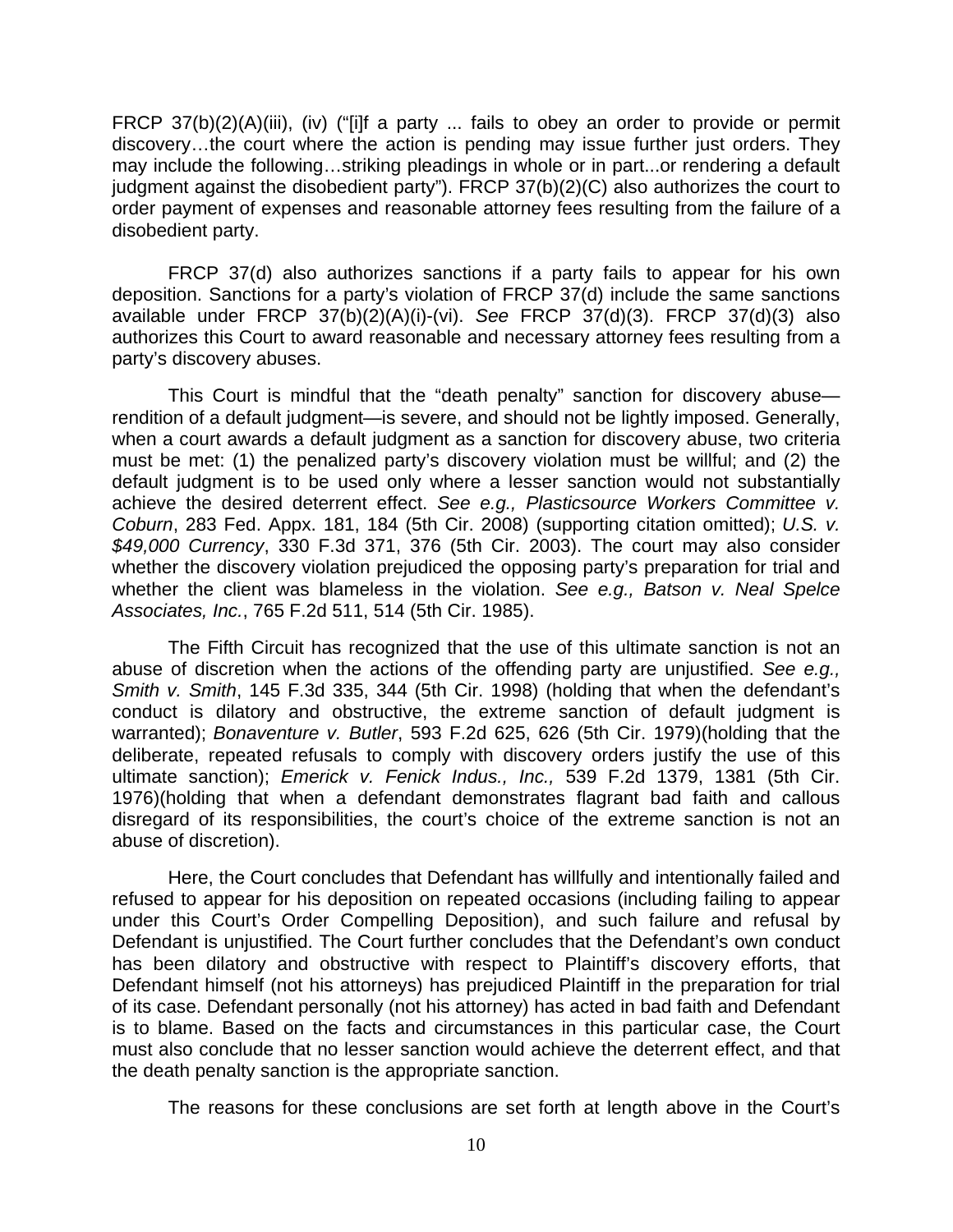Findings of Fact. In short, this Court's Order Compelling Deposition entered May 28, 2013 (dkt# 22)-and agreed to by Defendant--required Defendant to appear for deposition on May 31, 2013. Defendant intentionally, willfully, and knowingly refused to appear for his May 31 deposition, failed to comply with this Court's Order, and failed to demonstrate any "extraordinary circumstances that precluded his appearance" as set forth in the Order Compelling Deposition. Instead, Defendant conjured up a letter from Dr. Schrader's office which was obtained and submitted by Defendant personally under false pretenses. Defendant had fair warning that his refusal to appear for his deposition and comply with his discovery obligations would result in sanctions (dkt# 22, 12), yet Defendant callously disregarded this Court's Orders and his discovery obligations.

And this is far from Defendant's only sins. Defendant has failed to appear for deposition in this adversary proceeding on three (Defendant concedes it is at least two) occasions. Defendant never responded to Plaintiff's Interrogatories or Requests for Production, which was willful and knowing and has also prejudiced Plaintiff in preparing for trial. Defendant's pattern of intentional and willful obstructive and dilatory conduct which started in State Court by Defendant refusing to appear for deposition on multiple occasions and disobeying and ignoring Orders of the State Court—has continued in this Court. By this Court's count, Defendant has unjustifiably refused to appear for his deposition at least five occasions in the State Court Suit and this following adversary proceeding.

Defendant's scheme to avoid giving his deposition has also revolved around hiring one attorney after another—by this Courts count, four attorneys in two years and the three previous attorneys have likely withdrawn in part because of Defendant's refusal to appear for deposition and comply with discovery obligations and court orders. Defendant's scheme also involves obtaining doctor's notes—just before or after deposition dates that Defendant agreed to—some under false pretenses (Dr. Schrader). The State Court did not "buy" Defendant's medical issues argument, and neither does this Court—particularly when Defendant fails to personally show up in Court at the hearing on the Motion to explain and let the Court evaluate his alleged condition.

Here, Defendant voluntarily sought the benefits of Chapter 7 bankruptcy in this Court, including a discharge of all of his debts. Yet the Defendant cannot obtain this benefit of Chapter 7 bankruptcy and at the same time refuse to comply with his obligations in bankruptcy. Defendant has not complied with this Court's Order Compelling Deposition, has refused to appear for deposition on numerous occasions, and has repeatedly abused the discovery process. Defendant's disregard for his discovery obligations and failure to abide by both this Court's Orders, as well as multiple State Court orders in the State Court Suit with Plaintiff over the past two years, demonstrates that Defendant has a conscious disrespect for the legal proceedings and has willfully attempted to delay and obfuscate Plaintiff's ability to prepare for trial and prosecute her claims. Defendant has had no less than four attorneys over this time frame, and he has utilized his attorneys to continue to delay and avoid providing his deposition.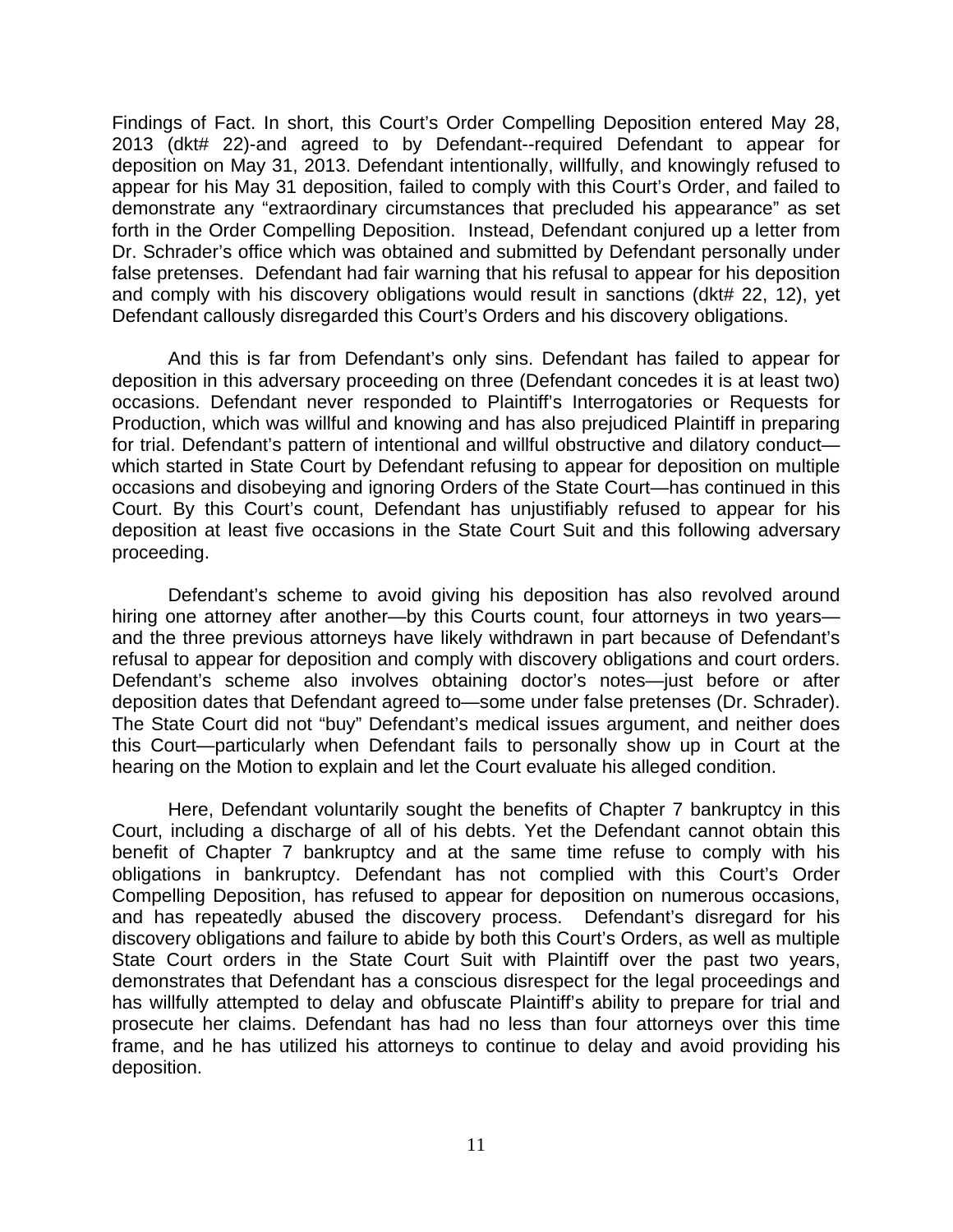The death penalty sanction is the only available remaining sanction against Defendant. Any lesser sanction would not substantially achieve the desired deterrent effect and would not be effective. In short, the sanction of a specific Court Order has not worked—Defendant has ignored both this Court's and the State Court's orders to appear for deposition. Defendant's last two attorneys—Mr. Baumer and Mr. Sather—are both credible and ethical attorneys that have appeared before this Court on multiple occasions. Yet these two excellent attorneys have been unable to get Defendant to appear for his deposition. The suggestion made by Defendant's attorney at the hearing on the Motion that Defendant would appear in open Court for a Court-supervised deposition—would not work either as history demonstrates. Defendant has repeatedly refused to appear for deposition no matter the location and repeatedly comes up with unjustified excuses at the last minute to avoid deposition. Defendant failed to personally appear in this Court at the hearing on the Motion, despite being requested to appear. Defendant failed to personally appear for a contempt hearing in State Court, instead he filed Chapter 7 bankruptcy just days before to avoid appearing in front of that Court.

A monetary sanction of requiring Defendant to pay fees and expenses for his discovery abuses has not worked; Defendant never paid the fees and expenses ordered by the State Court. This Court explored the possibility of monetary sanction again at the hearing on the Motion, and when asked if Defendant would pay legal fees and expense of Plaintiff for bringing the Motion, Defendant's attorney candidly stated "the short answer is no, he will not pay them." *See* Sanctions Transcript, 21:23-25,22:2-3 (dkt# 34). Contempt proceedings, although theoretically possible in this Court (the bankruptcy court), are fraught with pitfalls between the difference between civil contempt (which a bankruptcy court can impose) and criminal contempt (which a bankruptcy court cannot impose). *See e.g., In re Bradley,* 588 F.3d 254, 266 (5th Cir. 2009); *In re Terrebonne Fuel & Lube, Inc.,* 108 F.3d 609, 613 fn. 3 (5th Cir. 1997).

In sum, for any and all of the reasons set forth in this Order, Defendant's repeated and intentional discovery abuses justify the ultimate sanction of striking Defendant's Answer and the entry of a default judgment in favor of Plaintiff in this adversary proceeding. This is an extreme situation and merits these sanctions under these particular facts and circumstances.

Lastly, the Court will address Defendant's last-minute argument that Plaintiff's Complaint is legally insufficient and thus a default judgment cannot be rendered. On June 28, 2013–three days after the Court ordered deadline for a Response to the Motion–Defendant filed an Amended Response to the Motion, alleging, for the first time, purported legal deficiencies in the allegations in Plaintiff's Complaint (dkt# 31). Defendant's Amended Response was not timely filed within the deadline set by the Court, which was June 25, 2013 (dkt# 26). Defendant's "I did not think of it" until after the June 25, 2013 deadline is not a sufficient reason, under the circumstances of this case, to excuse the late filing. *See* Sanctions Transcript 15:2-22 (dkt# 34). Plaintiff's Complaint had been on file for nearly 6 months, and Defendant's sole Answer and response to the Complaint contains no challenge to the legal sufficiency of the Complaint (dkt# 1, 2).